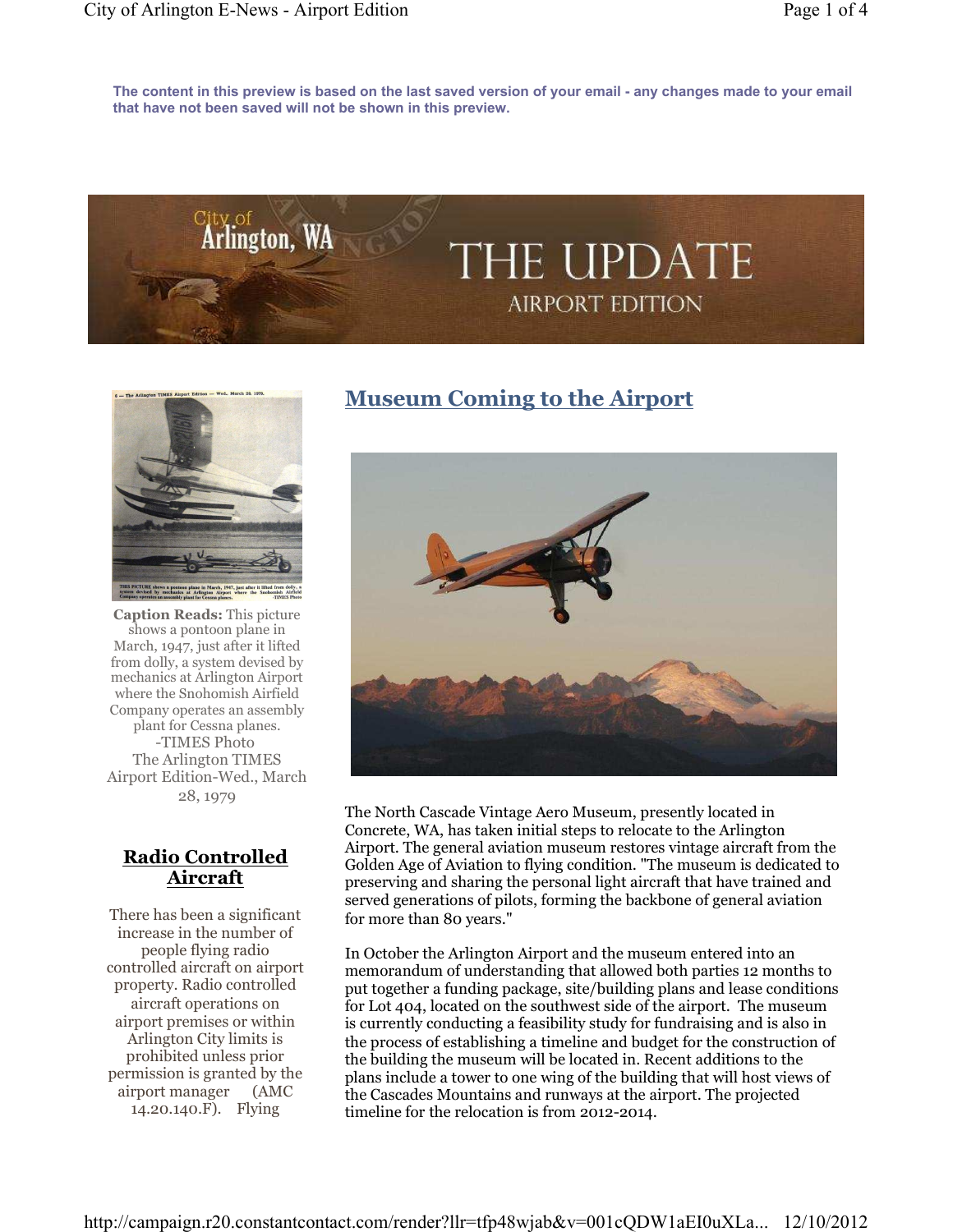remote controlled aircraft within the vicinity of the airport can be extremely hazardous and potentially fatal to aircraft operations at the airport. If you see radio controlled aircraft operations please report it to airport staff immediately or contact Arlington Police by dialing 9-1-1. Operating line controlled aircraft in the field adjacent to 51st and 172nd is not considered radio controlled operations and is a permitted use. Thank you for your cooperation.

> **Featured Business: Skookum Brewery**



Skookum Brewery started with humble beginnings in Arlington in 1994 as a homebrew operation. In 1998, they started brewing larger batches totaling approximately 200 gallons a year. Finally in 2007 they brewed in their 310 gallon system and with the help of the surrounding community have grown steadily since. Just recently, they moved their tasting room to the Northwest corner of the former Bayliner facility. Skookum hopes to have food by mid January and all of their brewing equipment

## http://skagitaero.com/



# **Project Update**

## *Airport Blvd (51st)*

The project is wrapping up with substantial completion expected next week. Final closeout of the project is anticipated occur in January. Phase 2 of the project will take place in 2013 which involves connecting the roadway to 188th street.



(Photo Courtesy of Arlington Flight Services)

### *Building 44*

A new roof has been installed and the HVAC system upgraded on the airport owned building where the Arlington Food Bank and Arlington Flight Services are located. The only remaining item for the project is painting the exterior of the building.

## *Projected Projects for 2013*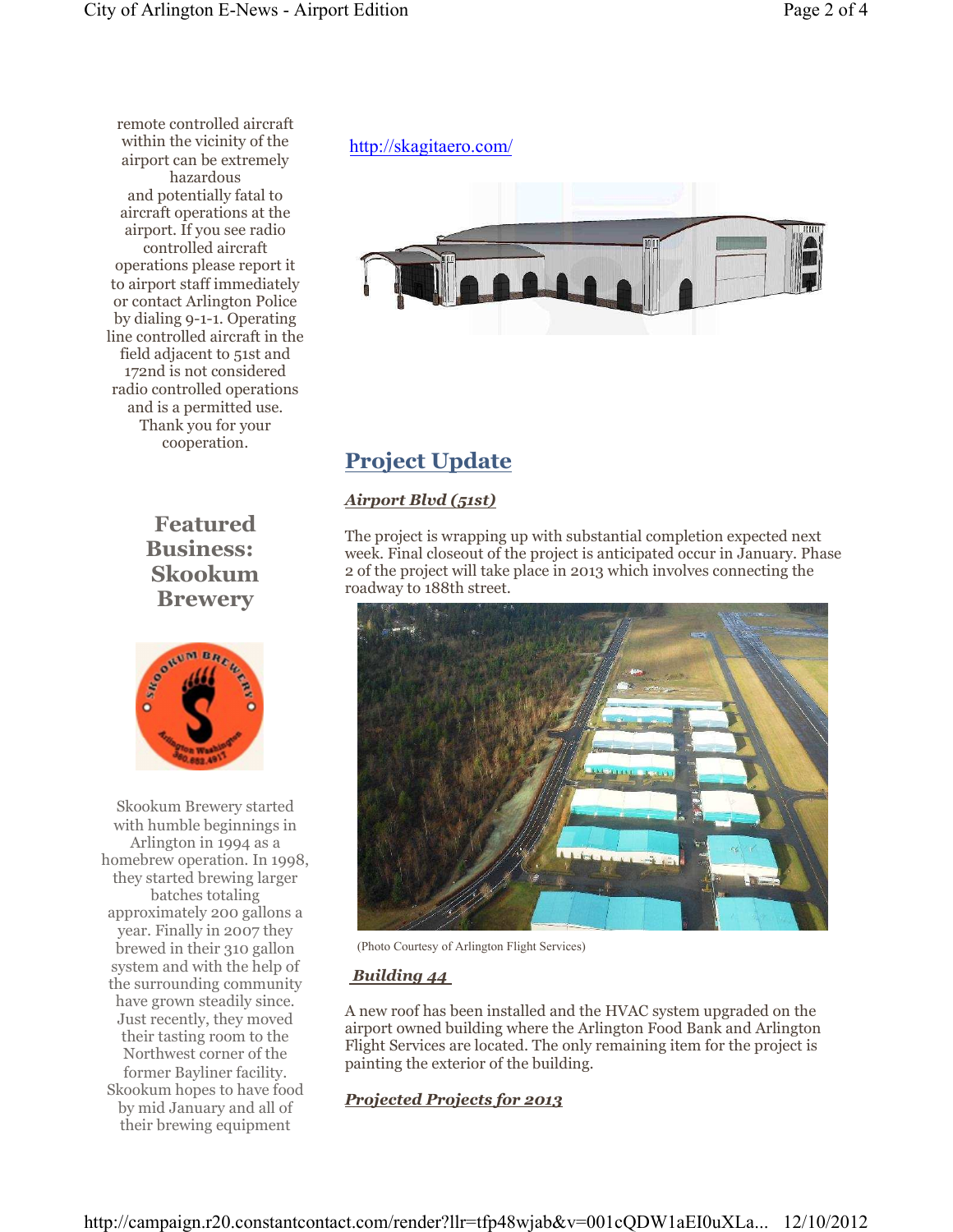Skookum Brewery is located across the street from the airport at: 17925A 59th Ave NE .

## **Winter Reminder**

With the recent rain comes a reminder to keep all catch basins and drains clear and free of debris. If you see debris covering a catch basin please clear it. Thank you.

As the heart of winter fast approaches the airport will make every effort to keep the runway open and provide access to taxiways and hangars during heavy snow accumulation periods. The airport utilizes 2 snow plow trucks to clear the majority of the snow. Airport staff will plow 24 hours a day as necessary to keep the runway open and snow from accumulating. The priority areas during heavy snow fall are keeping the Airlift Northwest ramp and runway 16/34 clear. During these times be sure to check NOTAMS for any runway closures.



**Our Website**



**Airport Staff:** Rob Putnam Dale Carman Tim Mensonides Mary Hine

**Arlington Municipal** 

- Demolition of the former rental houses
- Crack Sealing
- Striping
- Painting of the T-Hangars
- Waterline Project
- Wildlife Assessment
- Airport Boulevard Phase II
- Building 44 Taxilane Reconstruction
- Lot 28 Ramp Reconstruction
- Preliminary Engineering for Taxiway A Lighting/Beacon Replacement and Relocation

## **Events in February**

Airport Staff will be participating in the Eagle Festival Saturday, February 2nd in downtown Arlington. Outside City Hall an aircraft where kids can sit in and feel what it is like to be at the controls of a real aircraft! Simulators and other aviation themed activities will be on site as well. For more details go to: www.arlingtonwa.gov/eaglefest

The Arlington Municipal Airport will once again be represented at the Northwest Aviation Conference and Trade Show at the Western Washington Fairgrounds in Puyallup February 23-24. *"The event has been an integral part of aviation in the Northwest for nearly three decades! This event brings pilots, mechanics, aircraft owners and their families together for two days of seminars and presentations as well as over 300 exhibits*." Stop by and visit us at booth #235! Additional information on the show can be found here: http://www.washingtonaviation.org/

# **Airport Grants**

The Arlington Municipal Airport recently received state and federal grants for 92.5 percent of an Airfield Lighting Emergency Generator. The Airport will also be receiving federal assistance to purchase the last remaining non-airport owned property underneath the runway protection zone to the north. The property is a 1 acre parcel and is located on the northeast corner of the airport. Airport staff is also working on obtaining FAA aid for the design work for future Taxiway Alpha lighting/rotating beacon replacement and relocation and a required wildlife assessment.

# **Cyclocross**



The following is a recap of the Cyclocross event which occurred early December from event organizer Peter Stocker: